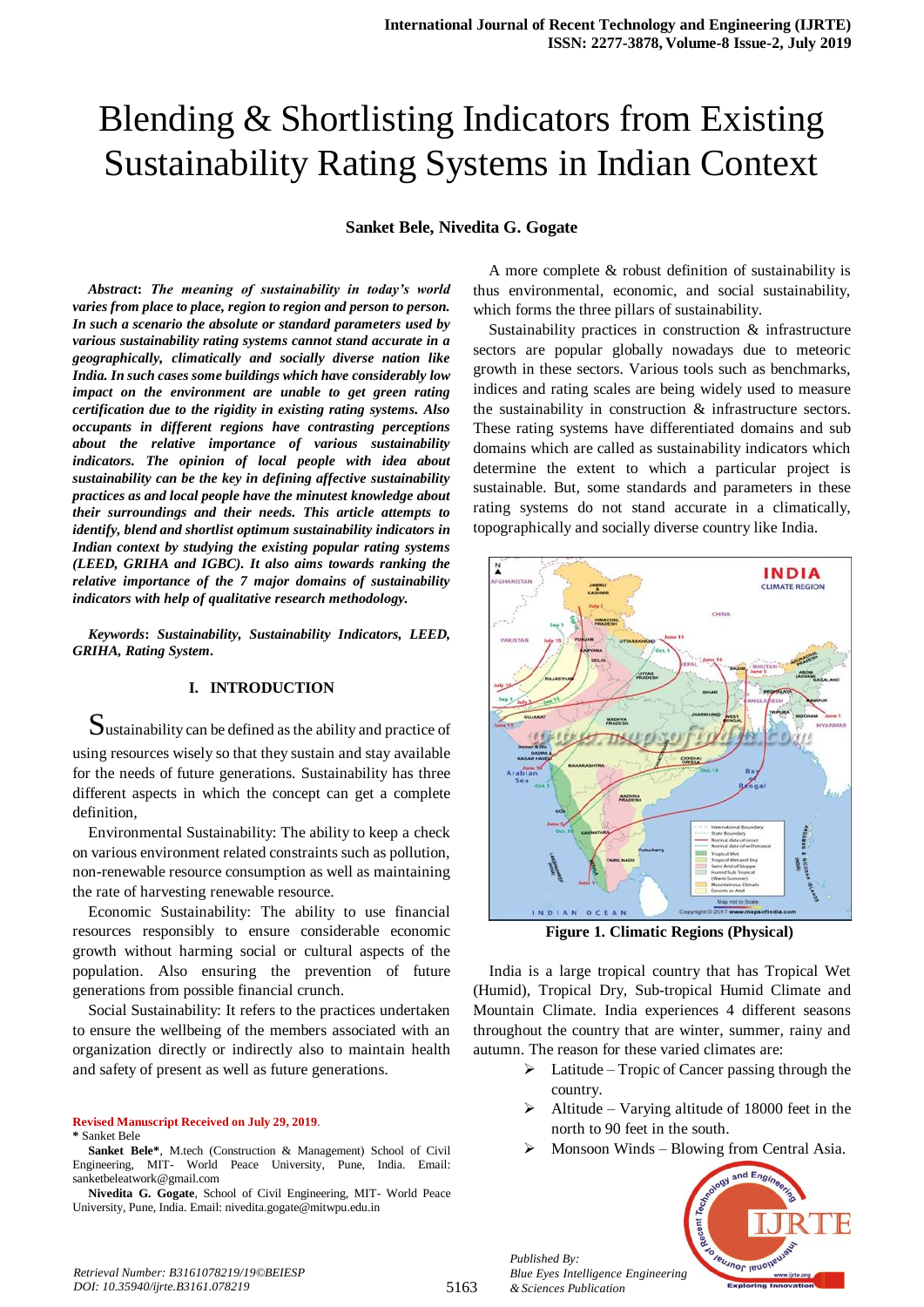

**Figure 2. Climatic Regions (Zonal)**

A lot of research studies has been performed on comparative study of different sustainability rating systems but very few attempts were made to find the best suited rating system for Indian context. Also the available rating systems have various sub rating systems and a large number of indicators which makes the assessment time consuming and tedious. This study aims towards studying the existing rating systems, shortlisting various indicators and blending them to form a set of lesser and more representative sustainability indicators.

# **A.** *Objectives of the study*

- To study different climatic and topographical conditions of India.
- To study the existing sustainability rating systems popularly practiced in India.
- To shortlist and blend representative sustainability indicators from the studied systems.
- To rank the major shortlisted domains according to their relative importance

### **II. LITERATURE REVIEW**

M. Abhishek Rana et al [2016] found that there are several buildings which possess a minimum impact on the environment, yet fail to get certified under the various criteria set by the green building rating tool. Hence they saw a need for modified Green Building Rating tool for the state of Gujarat. The authors studied the widely used sustainability rating systems practiced in India which are LEED, GRIHA and SBtool. Various sustainability indicators were extracted and combined from these rating system to form a set of new improved indicators. Shiva Ji et al [2017] in their research studied and compared the two leading Sustainability Assessment rating systems in India namely GRIHA and LEED. The comparative study shows that GRIHA still laid more emphasis on the environmental and economic pillar and less emphasis on the social pillar t whereas LEED has

good emphasis across all the three pillars. H. AL WAER and M. SIBLEY [2005] in their research analysed different ways of measuring sustainability in architectural projects. This paper attempted to define the key indicators for sustainability assessment, and compares three separate methods for the sustainability assessment tools which are as follows: the Green Building Challenge assessment; BREEAM; and Sustainable Architecture Matrix. Literature review suggests that the existing rating systems cannot fully cover the sustainability aspects of building from a variety of geographical regions. Many researchers have tried to shortlist appropriate indicators and revise sustainability rating systems in their respective region.

# **III. METHODOLOGY**

The methodology used in this research is as follows:

- 1. Studying the Indian climatic and topographic conditions.
- 2. Identification of existing and most popularly practiced Sustainability Rating systems in India.
- 3. Studying each of the sustainability rating system thoroughly.
- 4. Reviewing literature on various studies related to sustainability rating systems in India.
- 5. Listing out all the indicators in broad areas according to their Relevance to Indian Conditions, Intensity of importance and Recurrence in studied rating systems.
- 6. Blending and shortlisting representative broad domains and sub domains of sustainability indicators.
- 7. Preparation of a generic questionnaire using choice architecture technique.
- 8. Recording the responses of the surveyed audience for ranking the broad domains of indicators.
- 9. Representing the responded data regarding the relative importance of the sustainability indicators. Choice architecture (Tripp Shealy and Leidy Klotz 2015) was used while framing the questionnaire to ensure and encourage a decent rate of response. It is a technique to design questions in such a manner which would make it simpler for the respondents to anticipate the questions and respond actively, thus ensuring quality data inputs for a research study.

#### **IV. DATA COLLECTION & ANALYSIS**

- I. After a detailed study of existing sustainability rating systems and discussion with stakeholders, the indicators were shortlisted in following broad areas:
	- Site Selection and Planning
	- Water Efficiency
	- Energy Efficiency

*Published By:*

*& Sciences Publication* 

• Material and Resource



*Retrieval Number: B3161078219/19©BEIESP DOI: 10.35940/ijrte.B3161.078219*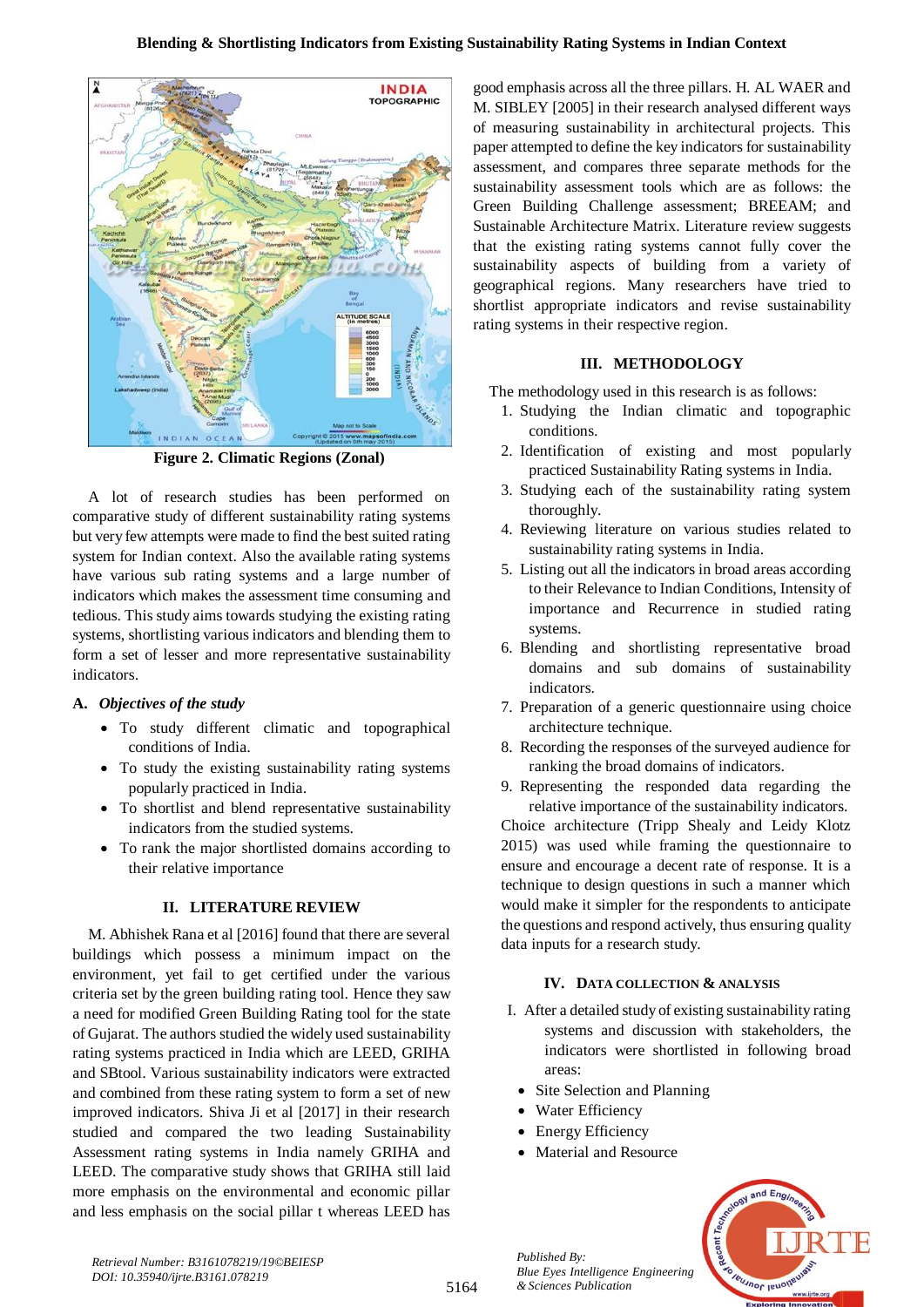# **International Journal of Recent Technology and Engineering (IJRTE) ISSN: 2277-3878, Volume-8 Issue-2, July 2019**

- Indoor Environmental Quality
- Social Sustainability
- Others

|  | Table 1. Combined and shortlisted indicators |  |  |  |
|--|----------------------------------------------|--|--|--|
|--|----------------------------------------------|--|--|--|

|                  | <b>Description of the</b>                                 | Rating                     | <b>Justification</b>                        |
|------------------|-----------------------------------------------------------|----------------------------|---------------------------------------------|
|                  | Sr. no. Indicators                                        | <b>System</b>              |                                             |
| 1.               | <b>Site Selection and Planning</b>                        | LEED,                      |                                             |
|                  |                                                           | <b>GRIH</b>                |                                             |
|                  |                                                           | A and                      |                                             |
|                  |                                                           | <b>IGBC</b>                |                                             |
| 1.1              | Erosion and Sedimentation<br>Control                      | LEED                       | Mandatory                                   |
| 1.2              | <b>Site Selection</b>                                     | LEED,                      | Recurrence                                  |
|                  |                                                           | GRIHA                      |                                             |
|                  |                                                           | &.                         |                                             |
|                  |                                                           | IGBC                       |                                             |
| 1.3              | Development                                               | LEED                       | Suitable for Indian conditions.             |
|                  | density and                                               |                            |                                             |
|                  | Community                                                 |                            |                                             |
|                  | connectivity                                              |                            |                                             |
| 1.4              | Alternative                                               | <b>LEED</b>                | Critical parameter                          |
|                  | transportation                                            |                            |                                             |
|                  |                                                           |                            |                                             |
| 1.5              | Site development                                          | LEED                       | Critical parameter                          |
| 1.6<br>1.7       | Storm water design                                        | LEED                       | Critical parameter                          |
|                  | <b>Local Building Regulations</b><br>Soil Erosion Control | <b>IGBC</b><br><b>IGBC</b> | Mandatory                                   |
| 1.8<br>1.9       |                                                           | <b>IGBC</b>                | Mandatory<br>Suitable for Indian conditions |
|                  | Proximity to Public Transport                             |                            |                                             |
| 1.10             | Low-emitting Vehicles                                     | IGBC                       | Suitable for Indian conditions              |
| 1.11             | Natural Topography or<br>Vegetation                       | IGBC                       | Suitable for Indian conditions              |
| 1.12             | Preservation or                                           | IGBC.                      | Suitable for Indian conditions              |
|                  | <b>Transplantation of Trees</b>                           | GRIHA                      |                                             |
| 1.13             | Heat Island Reduction,<br>Non-roof                        | IGBC.<br><b>LEED</b>       | Suitable for Indian conditions              |
| 1.14             | Heat Island Reduction, Roof                               | IGBC,<br>LEED              | Suitable for Indian conditions              |
| 1.15             | <b>Basic Facilities for</b>                               | IGBC.                      | Mandatory - Workforce welfare               |
|                  | <b>Construction Workforce</b>                             | <b>GRIHA</b>               |                                             |
|                  | (Sanitation & Safety)                                     |                            |                                             |
| 1.16             | <b>Green Building Guidelines</b>                          | <b>IGBC</b>                | Critical parameter- Design                  |
| 1.17             | Reduce Air Pollution During<br>Construction               | <b>GRIHA</b>               | Mandatory                                   |
| $\overline{2}$ . | <b>Water Efficiency</b>                                   | LEED,                      |                                             |
|                  |                                                           | <b>GRIH</b>                |                                             |
|                  |                                                           | A and                      |                                             |
|                  |                                                           | <b>IGBC</b>                |                                             |
| 2.1              | Efficient water use during                                |                            | <b>GRIHA</b> Recurrence                     |
|                  | construction                                              | , LEED                     |                                             |
| 2.2              | Rainwater Harvesting, Roof & IGBC                         |                            | Mandatory                                   |
|                  | Non-roof                                                  |                            |                                             |
| 2.3              | Water Efficient Plumbing<br>Fixtures                      | IGBC                       | Mandatory                                   |
|                  |                                                           |                            |                                             |
| 2.4              | Management of Irrigation<br>Systems                       | IGBC                       | Suitable for Indian conditions              |
| 2.5              | Wastewater Treatment and                                  | IGBC,                      | Recurrence                                  |
|                  | Reuse                                                     | GRIHA                      |                                             |
| 2.6              | Water Metering                                            | IGBC                       | Suitable for Indian conditions              |
| 2.7              | Water Efficient                                           | LEED,                      | Recurrence                                  |
|                  | Landscaping                                               | <b>IGBC</b>                |                                             |
| 2.8              | Water efficiency in A/C                                   | LEED                       | Moderate parameter                          |
|                  | systems                                                   |                            |                                             |
| 2.9              | Innovative                                                | LEED                       | Suitable for Indian conditions              |
|                  | wastewater                                                |                            |                                             |
|                  | technologies                                              |                            |                                             |
| 3.               | <b>Energy Efficiency</b>                                  | LEED,<br><b>GRIH</b>       |                                             |
|                  |                                                           | $\mathbf{A}$<br>and        |                                             |
|                  |                                                           | <b>IGBC</b>                |                                             |
| 3.1              | Minimum Energy Efficiency                                 | IGBC,                      | Mandatory                                   |
|                  |                                                           | <b>LEED</b>                |                                             |
| 3.2              | Commissioning Plan for                                    | IGBC,                      | Mandatory                                   |
|                  |                                                           |                            |                                             |

|      | <b>Building Equipment &amp;</b><br><b>Systems</b>                           | LEED                  |                                             |
|------|-----------------------------------------------------------------------------|-----------------------|---------------------------------------------|
| 3.3  | <b>Eco-friendly Refrigerants</b>                                            | <b>IGBC</b>           | Suitable for Indian conditions              |
| 3.4  | <b>Enhanced Energy Efficiency</b>                                           | <b>IGBC</b>           | Recurrence                                  |
| 3.5  | On-site Renewable Energy                                                    | IGBC                  | Suitable for Indian conditions              |
| 3.6  | Off-site Renewable Energy                                                   | <b>IGBC</b>           | Suitable for Indian conditions              |
| 3.7  | Energy Metering and<br>Management                                           | <b>IGBC</b>           | Suitable for Indian conditions              |
| 3.8  | CFC reduction in HVAC<br>& R equipment                                      | LEED,<br>GRIHA        | Mandatory                                   |
| 3.9  | Optimized                                                                   | LEED,                 | Recurrence                                  |
|      | Energy<br>Performance                                                       | GRIHA                 |                                             |
| 3.10 | Renewable Energy Utilization LEED,                                          | <b>GRIHA</b>          | Recurrence                                  |
| 3.11 | Optimized Building Design to<br><b>Reduce Conventional Energy</b><br>Demand |                       | <b>GRIHA</b> Mandatory                      |
| 3.12 | Use low-energy material in<br>interiors                                     |                       | <b>GRIHA</b> Suitable for Indian conditions |
| 3.13 | Enhance outdoor lighting<br>system efficiency                               |                       | <b>GRIHA</b> Suitable for Indian conditions |
| 3.14 | Energy Audit & Validation                                                   |                       | <b>GRIHA</b> Mandatory                      |
| 3.15 | Operations & Maintenance<br>Program for M & E<br>Equipment                  |                       | <b>GRIHA</b> Mandatory                      |
|      |                                                                             | LEED,                 |                                             |
| 4.   | <b>Material and Resource</b>                                                | GRIH                  |                                             |
|      |                                                                             | A and                 |                                             |
|      |                                                                             | <b>IGBC</b>           |                                             |
| 4.1  | Segregation of Waste,                                                       | IGBC,                 | Mandatory                                   |
|      | Post-occupancy                                                              | GRIHA                 |                                             |
| 4.2  | Sustainable Building                                                        | IGBC,                 | Suitable for Indian conditions              |
|      | Materials                                                                   | LEED<br>&             |                                             |
|      |                                                                             | GRIHA                 |                                             |
| 4.3  |                                                                             | IGBC.                 | Suitable for Indian conditions              |
|      | Organic Waste Management,<br>Post-occupancy                                 | <b>GRIHA</b>          |                                             |
| 4.4  | Handling of Waste Materials,<br>During Construction                         | IGBC.<br>LEED         | Suitable for Indian conditions              |
| 4.5  | Use of Certified Green                                                      | IGBC                  | Critical parameter                          |
|      | <b>Building Materials, Products</b><br>& Equipment                          |                       |                                             |
| 4.6  | Storage & collection of<br>recyclables                                      | <b>LEED</b>           | Mandatory                                   |
| 4.7  | <b>Resource Reuse</b>                                                       | LEED,<br><b>GRIHA</b> | Recurrence                                  |
| 4.8  | Local / Regional Materials                                                  | LEED                  | Suitable for Indian conditions              |
| 5.   | <b>Indoor Environmental</b>                                                 | LEED,                 |                                             |
|      | Quality                                                                     | <b>GRIH</b>           |                                             |
|      |                                                                             | A and                 |                                             |
| 5.1  |                                                                             | <b>IGBC</b><br>IGBC   | Mandatory                                   |
|      | Minimum Fresh Air<br>Ventilation                                            |                       |                                             |
| 5.2  | <b>Environmental Tobacco</b><br>Smoke (ETS) Control                         | IGBC,<br>LEED         | Mandatory                                   |
|      |                                                                             | &                     |                                             |
|      |                                                                             | GRIHA                 |                                             |
| 5.3  |                                                                             | <b>IGBC</b>           | Critical parameter                          |
| 5.4  | $CO2$ Monitoring<br>Daylighting & Views                                     | IGBC,                 | Recurrence                                  |
|      |                                                                             | LEED                  |                                             |
| 5.5  | Minimize Indoor and Outdoor<br>Pollutants                                   | IGBC,<br>LEED         | Recurrence                                  |
| 5.6  | Low-emitting Materials                                                      | IGBC,<br>LEED         | Recurrence                                  |
| 5.7  | Occupant Well-being<br>Facilities                                           | IGBC                  | Critical parameter                          |
| 5.8  | Acceptable Indoor and Outdoor<br>Noise Levels                               | <b>GRIHA</b>          | Suitable for Indian conditions              |



*Published By:*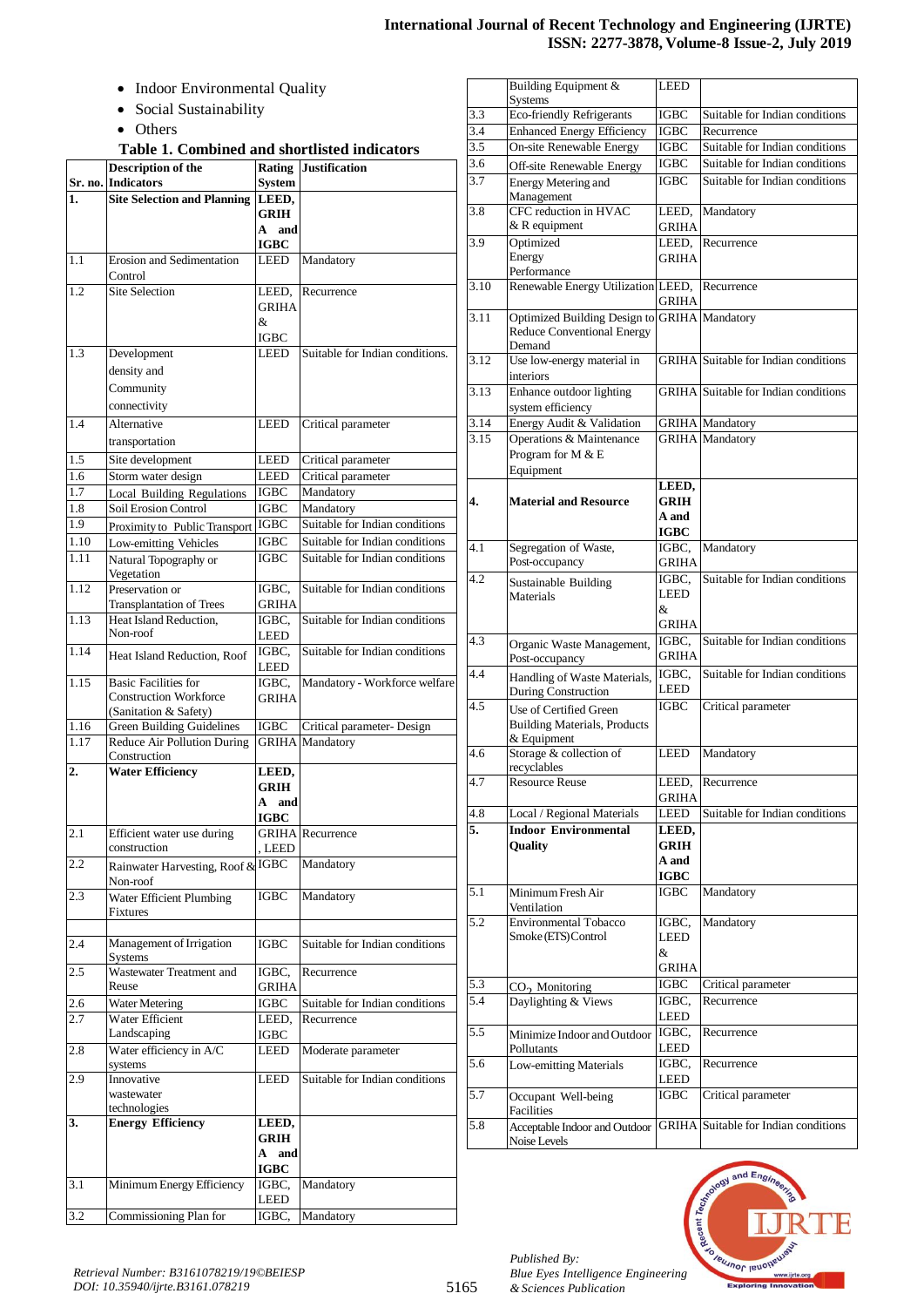| 5.9  | Minimum IAO Performance       | <b>LEED</b> | Mandatory                      |  |
|------|-------------------------------|-------------|--------------------------------|--|
| 5.10 | <b>Construction IAO</b>       | <b>LEED</b> | Suitable for Indian conditions |  |
|      | Management Plan               |             |                                |  |
| 5.11 | <b>Thermal Control</b>        | <b>LEED</b> | Suitable for Indian conditions |  |
| 6.   | Social sustainability         |             |                                |  |
| 6.1  | Focus on End Users' Well      | Self-Su     |                                |  |
|      | Being                         | ggested     |                                |  |
| 6.2  | Focus on Occupant Living      | Self-Su     |                                |  |
|      | Conditions                    | ggested     |                                |  |
| 7.   | <b>OTHERS</b>                 |             |                                |  |
| 7.1  | <b>Innovation</b> in Design   | LEED.       | Innovative and Critical        |  |
|      |                               | GRIHA       |                                |  |
|      |                               | and         |                                |  |
|      |                               | <b>IGBC</b> |                                |  |
| 7.2  | Study and promotion of        | Self-Su     | Many ancient structures are    |  |
|      | ancient sustainable practices | ggested     | designed sustainably.          |  |
| 7.3  | Classification of India into  | Self-Su     | Diverse climatic conditions    |  |
|      | <b>Climatic Zones</b>         | ggested     |                                |  |
| 7.4  | Classification of India into  | Self-Su     | Diverse topographic conditions |  |
|      | Topographic Zones             | ggested     |                                |  |
| 7.5  | Compulsion of Recycled        | Self-Su     | Considering<br>rising<br>water |  |
|      | Water for Flushing Purpose    | ggested     | scarcity in India.             |  |
|      |                               |             |                                |  |

II. A Generic questionnaire was created using choice architecture. The data was collected from a set of professionals from Construction as well as other fields. The questions were kept general focusing on the understanding of the sustainability related practices of the respondents.

One mandatory question in the questionnaire was ranking the shortlisted indicators in accordance to relative importance according to the preference of the respondents. The indicators were asked to be ranked from 1 to 7, where 1 being most important to 7 being the least important. The responses are as follows:



Figure 3. Responses for Site Selection and planning



Figure 4. Responses for Water Efficiency.



Figure 5. Responses for Energy Efficiency.



Figure 6. Responses for Material and Resource



Figure 7. Responses for Indoor Environmental Quality



Figure 8. Responses for Social Sustainability



*Published By:*